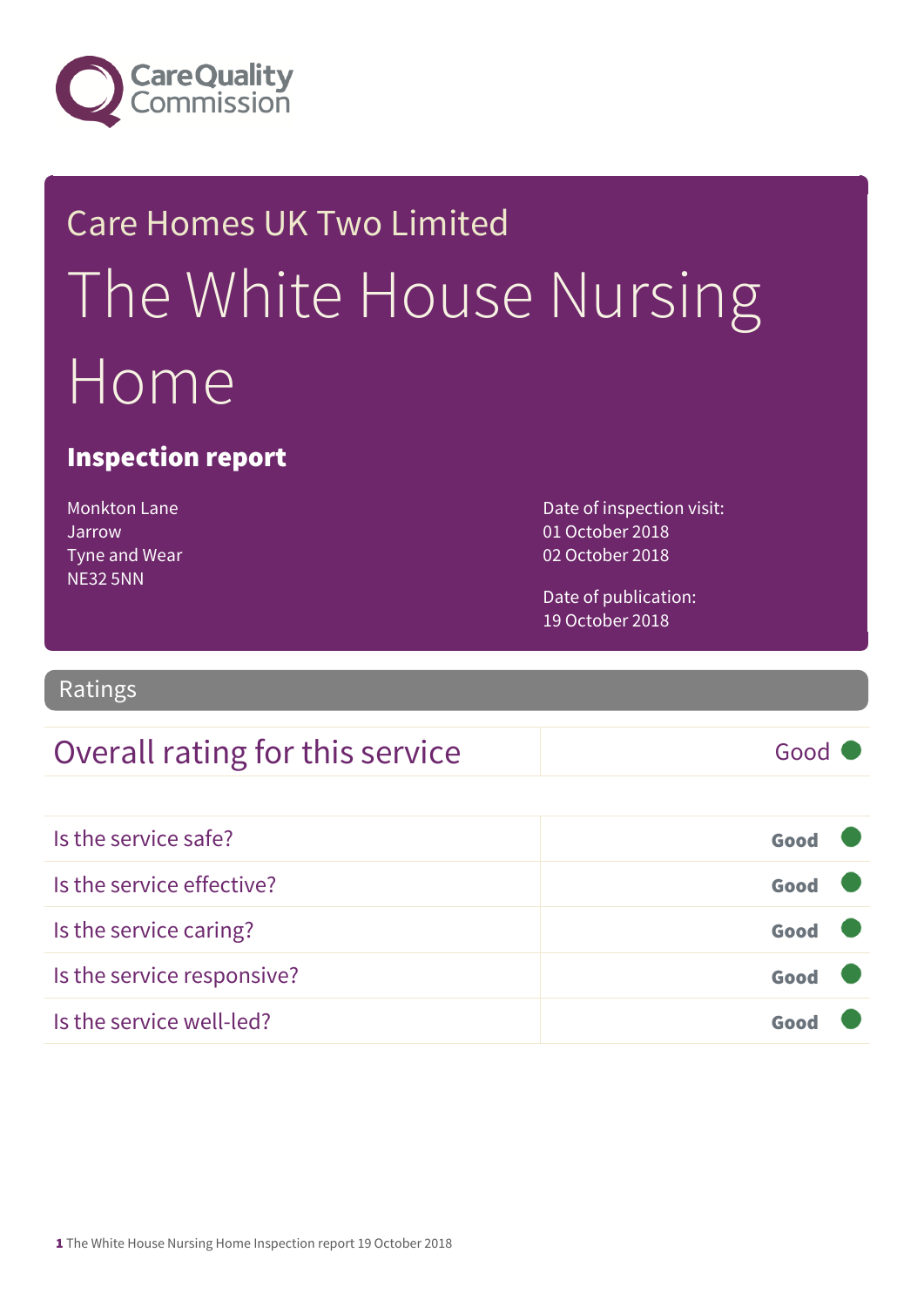#### Overall summary

The White House Nursing Home is a 'care home' which provides accommodation and nursing or personal care for a maximum of 36 people. People in care homes receive accommodation and nursing or personal care as single package under one contractual agreement. The Care Quality Commission (CQC) regulates both the premises and the care provided, and both were looked at during this inspection. The home accommodates people in one adapted building over two floors and on the date of this inspection there were 26 people living at the home, some who of whom were living with dementia.

At our last inspection we rated the service as good. At this inspection we found the evidence continued to support the rating of good and there was no evidence or information from our inspection and ongoing monitoring that demonstrated serious risks or concerns. This inspection report is written in a shorter format because our overall rating of the service has not changed since our last inspection. At this inspection we found the service remained good. We saw evidence to show the service was meeting all of the fundamental standards.

There was a registered manager in post who had been registered with the Care Quality Commission (CQC) since September 2014. A registered manager is a person who has registered with the CQC to manage the service. Like registered providers, they are 'registered persons'. Registered persons have legal responsibility for meeting the requirements in the Health and Social Care Act 2008 and associated Regulations about how the service is run.

The registered manager was aware of their responsibilities and submitted notifications to the Commission appropriately. The registered manager worked with the provider to ensure there was a strong strategic lead to provide personalised care to people. There was a robust governance framework in place. Audits and checks were carried out by the registered manager and provider. Any issues identified were acted upon and any identified risks were mitigated. There was a complaints policy in place and we saw evidence of investigations and actions taken from these. The provider also carried out feedback surveys annually with people, relatives and staff to help improve the care provided.

People told us that they felt safe at the home and relatives agreed with these comments. We found there were policies and procedures in place to help keep people safe. Staff had received training and attended supervision sessions around safeguarding vulnerable adults. Staff were safely recruited and provided with all the necessary induction training required for their role. The registered manager continued to provide ongoing training for staff and monitored when refresher training was required. Accidents and incidents were recorded correctly and if any actions were required, they were acted upon and documented. The staffing levels at the home matched the assessed needs of people but due to the changing needs of people this needed to be reviewed.

The premises were safe and there were regular checks of the environment, equipment and utilities. There were infection control policies in place and we observed staff following these. Medicines were safely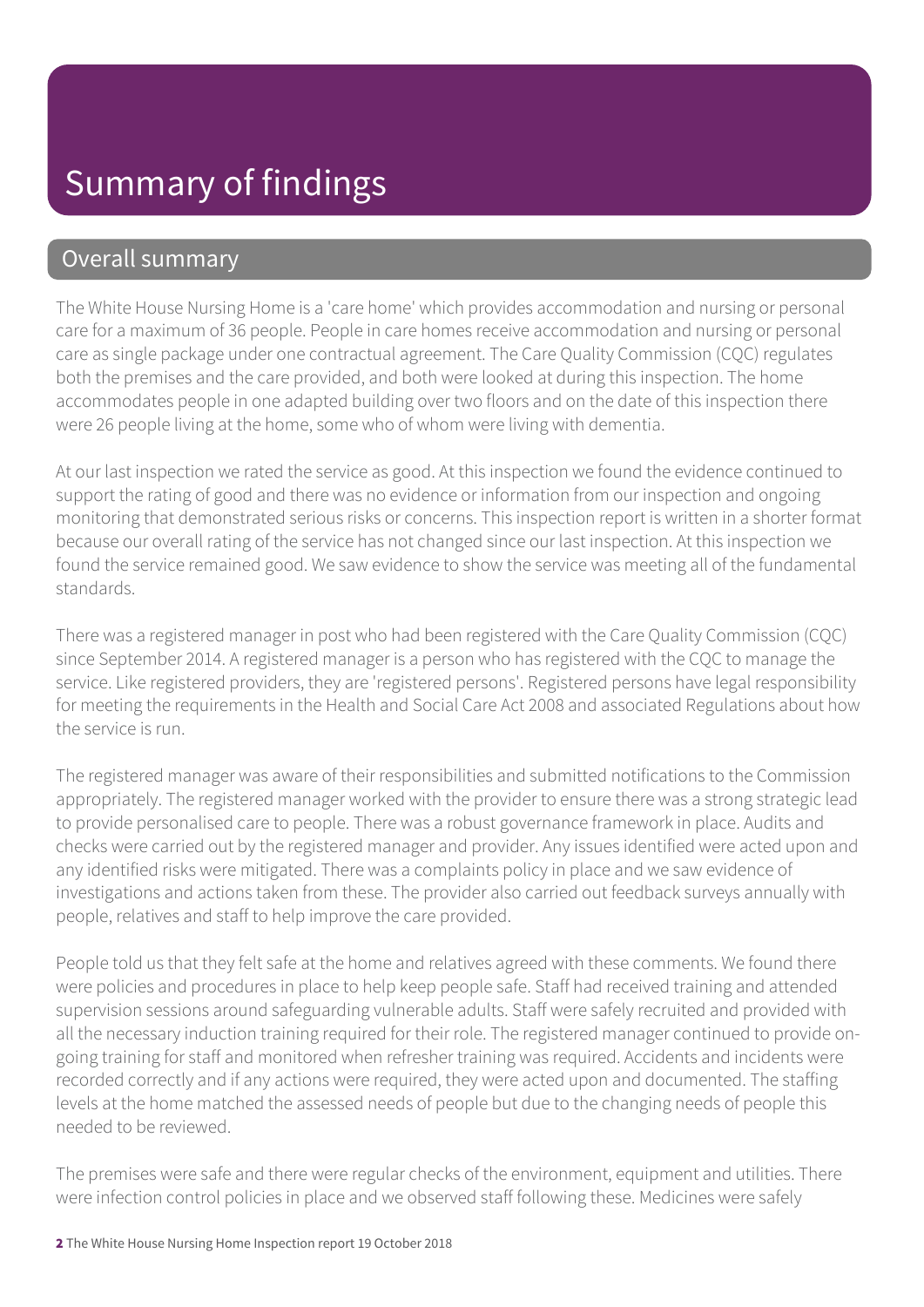managed and there were medication policies and procedures in place. There was a business continuity plan in place for use in emergency situations. These were also reflected in people's care plans with personal emergency evacuation plans (PEEPs) to support the safe evacuation of people in an emergency. At the time of our inspection the lift was under repair and the registered manager had updated all risk assessments and PEEPs to reflect the changed in circumstances in the home.

People's care plans were personalised and care provided to them was accurately recorded. Risks to people were assessed and mitigated. People's care plans were reviewed regularly and people and their relatives were involved in care planning. We saw referrals to other agencies, for example the dietician and GP, in people's care files. People were supported to maintain a balanced diet and we saw people had access to a range of foods and fluids throughout the day. The premises were 'dementia friendly' and there was pictorial signage to help people orientate themselves.

People were supported to have maximum choice and control of their lives and staff supported them in the least restrictive way possible; the policies and systems in the service supported this practice. There was an activities co-ordinator employed at the service who supported people to access a range of social activities that were meaningful to them.

We observed caring and kind interactions between people, staff and relatives. People's privacy and dignity was respected. Staff supported people discreetly. People had access to a range of meaningful activities which were important to them. The service promoted advocacy and there was accessible information available detailing what support people could access to help make choices about their individual lives.

Further information is in the detailed findings below.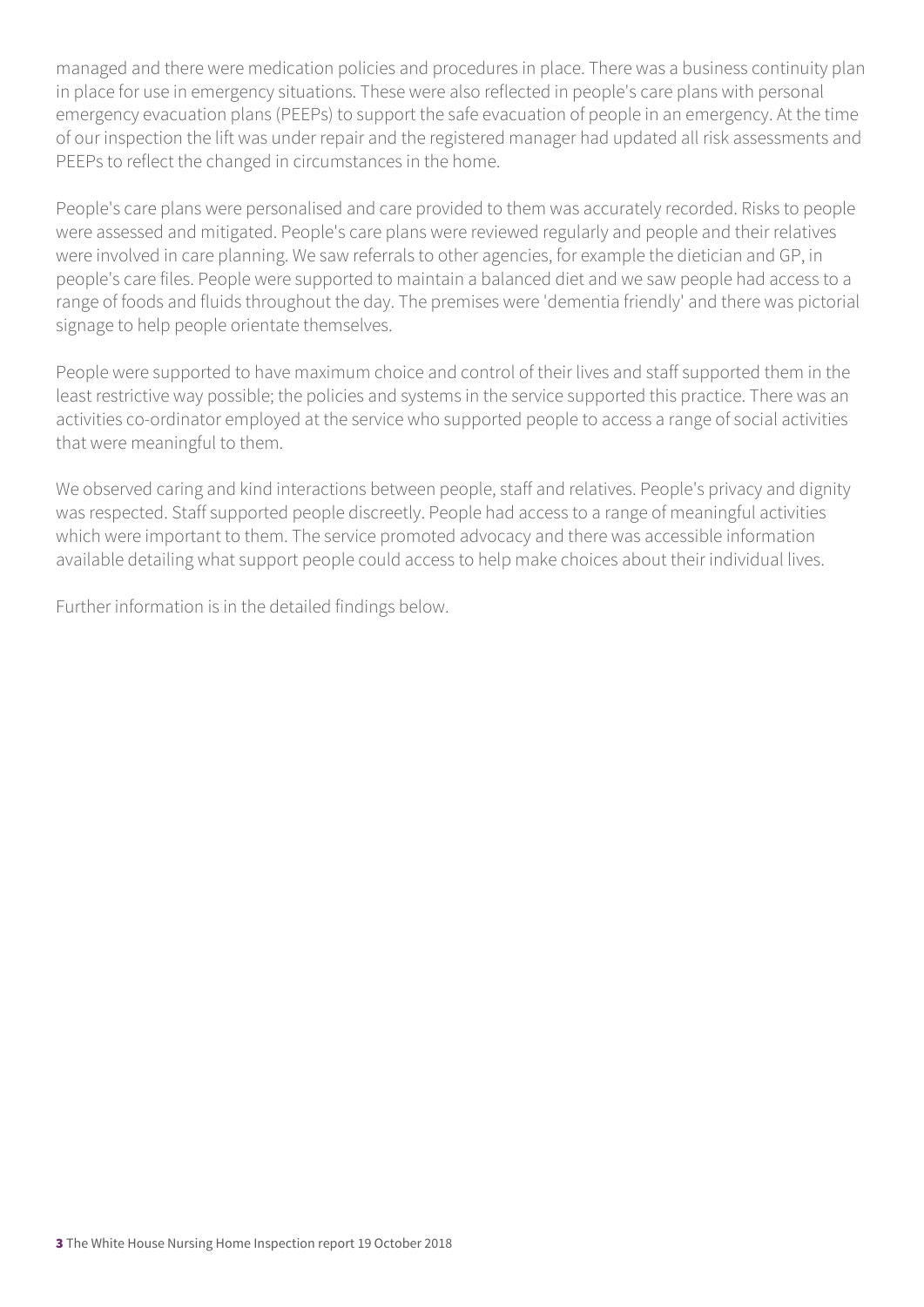#### The five questions we ask about services and what we found

We always ask the following five questions of services.

| Is the service safe?         | Good |
|------------------------------|------|
| The service improved to Good |      |
| Is the service effective?    | Good |
| The service remains Good     |      |
| Is the service caring?       | Good |
| The service remains Good     |      |
| Is the service responsive?   | Good |
| The service remains Good     |      |
| Is the service well-led?     | Good |
| The service remains Good     |      |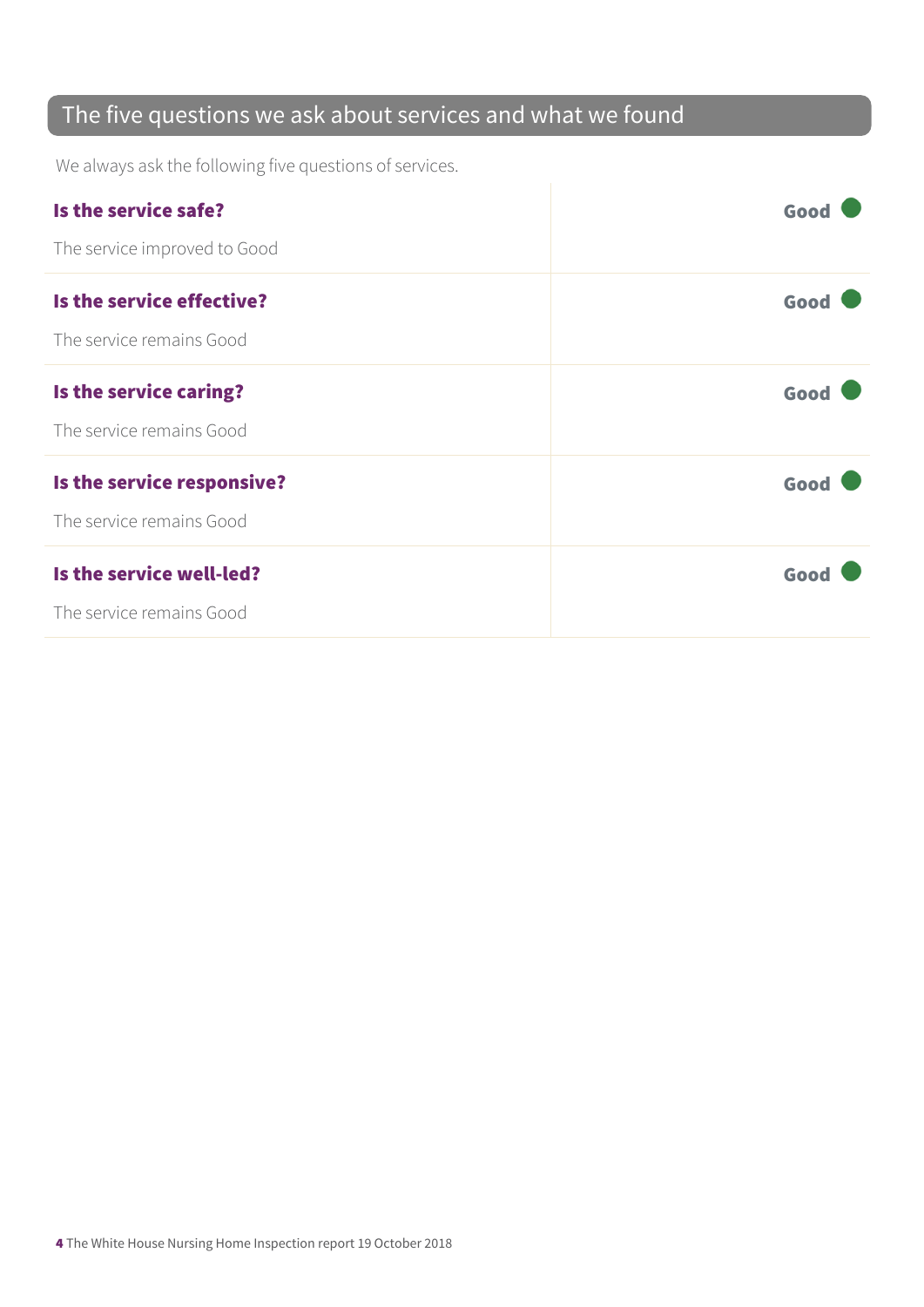

# The White House Nursing Home

Detailed findings

## Background to this inspection

We carried out this inspection under Section 60 of the Health and Social Care Act 2008 as part of our regulatory functions. This inspection was planned to check whether the provider is meeting the legal requirements and regulations associated with the Health and Social Care Act 2008, to look at the overall quality of the service, and to provide a rating for the service under the Care Act 2014.

We carried out an unannounced comprehensive inspection of The White House Nursing Home on 01 and 02 October 2018. This meant that the provider and staff did not know we were coming. The second day of inspection was announced. The inspection was carried out by one adult social care inspector.

We used information the provider sent us in the Provider Information Return. This is information we require providers to send us at least once annually to give some key information about the service, what the service does well and improvements they play to make. We also reviewed the information that we held about the service. This included any statutory notifications received. Statutory notifications are specific pieces of information about events, which the provider is required to send to us by law.

We sought feedback from the local authority contracts monitoring and safeguarding adults teams, and reviewed the information they provided. We contacted the NHS Clinical Commission Group (CCG), who commission services from the provider. We also contacted Healthwatch, who are the independent consumer champion for people who use health and social care services, to obtain their feedback.

During the inspection, we spoke with five people who used service, three relatives and six members of staff including the registered manager and regional manager. We reviewed the care records for two people and the recruitment records for two members of staff. We reviewed documentation, inspected the safety of the premises, carried out observations in the communal lounges and had discussions with people who used the service, their relatives, and staff.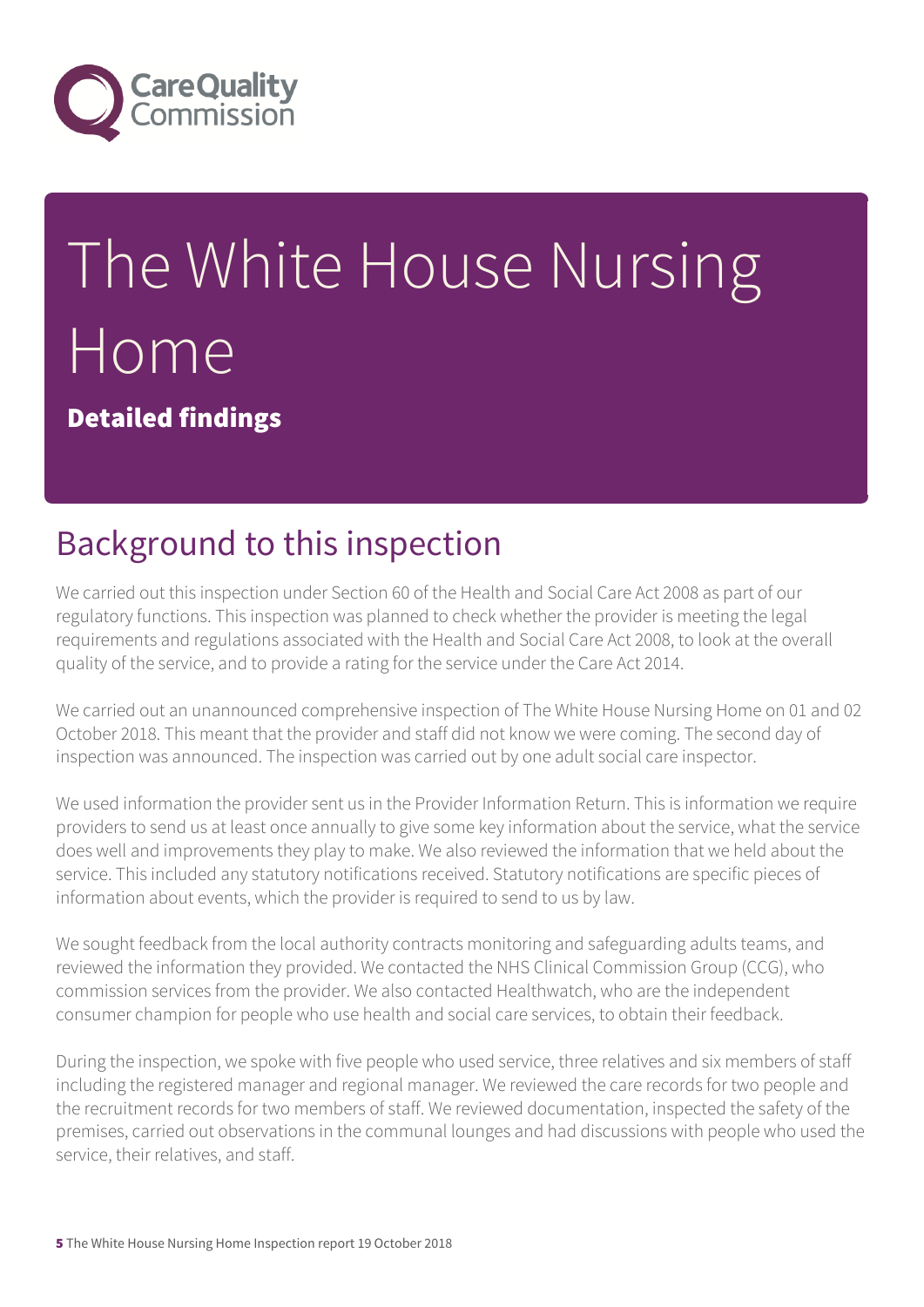People living at The White House Nursing Home told us they felt safe living there. One person commented, "I'm safe and there's locks on the door so no one we don't know can get in." A relative told us, "She's safe here and I'm comfortable she's in good hands." A member of staff commented, "Everyone is safe who lives here. We have training around safeguarding and there's posters around the place so if anything wasn't right it can be reported to [registered manager] or there's a phone number to call."

Safeguarding policies and procedures were in place at the service. These were displayed around the home in easy read format, included in the resident's handbook and displayed on the staff board. Staff knew their personal responsibility in keeping people safe and could explain what they would do if they observed anything concerning. We reviewed the safeguarding log at the service. All concerns were escalated to the local authority, notified to the Commission, investigated, outcomes documented and shared with people, staff and relatives. We saw follow up actions documented in supervision records and lessons learned shared with staff at team meetings. Accidents and incidents were recorded and investigated. These were then analysed for any trends and action plans put in place to address any issues identified.

Staff recruitment was safe. We saw evidence that all staff had a current Disclosure and Barring Service (DBS) check in place. The DBS check a list of people who are barred from working with vulnerable people; employers obtain this data to ensure candidates are suitable for the role. Nursing staff had their qualifications and registrations checked by the registered manager; these were documented in their recruitment files.

We reviewed the staffing levels at the home and these matched the assessed needs of people. We did observe that there were not always enough staff to support people during meal times. We discussed this with the registered manager and regional manager, who confirmed they would reassess the needs of people and increase the number of staff on duty.

People's care records and plans detailed their current individual needs. Medicines were securely stored in a separate area of the service which was only accessible to staff. Medicines administration records (MARs) were checked regularly and were correctly completed. Protocols were in place to administer 'as required' medicines. The protocols assisted staff by providing clear guidance on when 'as required' medicines should be administered and provided clear evidence of how often people required additional medicines such as pain relief medicines.

The premises were safe for people living at the home. The registered manager carried out a daily health and safety walk around of the home and risk assessments were in place. There was a business continuity plan in place should the service be interrupted for some reason. There was a fire risk assessment in place at the service and this also included people's Personal Emergency Evacuation Plans (PEEPs). A PEEP is a plan that provides staff with information about the levels of support a person would need should they be required to be evacuated in an emergency. There was an infection control policy in place at the home which we observed staff following. The home was regularly cleaned during our inspection . The lift at the service was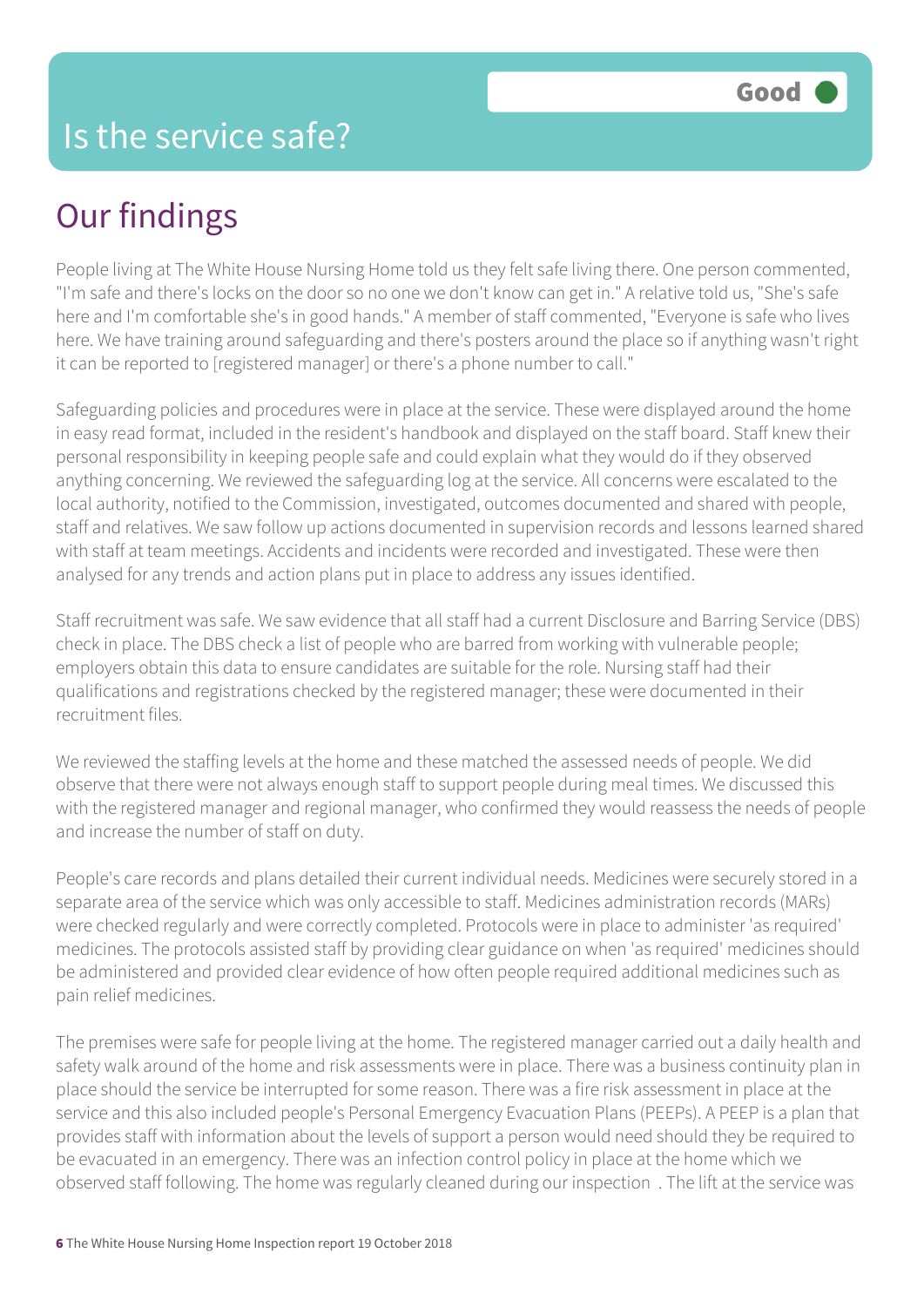being repaired and the registered manager had created the appropriate risk assessments and updated evacuation plans to reflect this.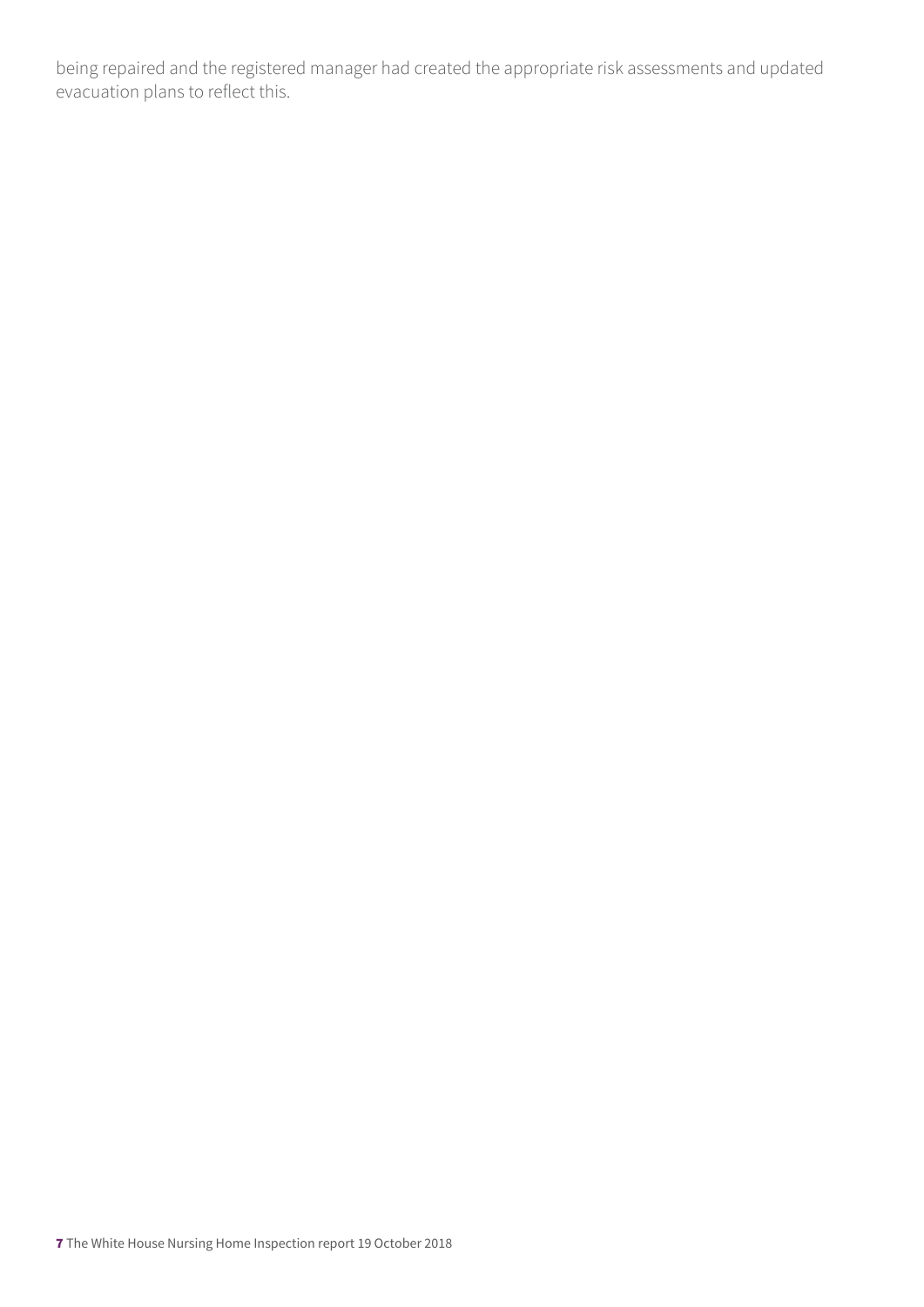The White House Nursing Home provided support to people in line with current national best practice standards and guidance, such as the Mental Capacity Act 2005 (MCA) and National Institute for Health and Care Excellence (NICE). Staff had received training through comprehensive inductions and refresher training sessions to make sure they had the skills to care for people using the service. The registered manager accessed training sessions provided by Learning Curve and the Tyne and Wear Care Alliance. One member of staff said, "I'm busy doing a course with the Learning Curve but I've completed all my mandatory training. We've asked for training around behaviours that challenge too and we're waiting for that to be delivered." Staff also received regular supervisions and annual appraisals.

Care files included daily records for people. These documented the care and support provided to each person. There were detailed care plans for people which were personalised and highlighted what was important to them. The service was currently moving to a computerised system for care files and these were being inputted onto the new system at the time of our inspection. Care files also included referrals to other health professionals to make sure people received effective care and treatment. Staff regularly updated each other about support provided to people and we observed there was effective communication between staff to ensure continuous support was provided.

Some people living at the home received support to maintain a balanced diet. Systems were in place to ensure people were at risk of poor nutrition were monitored and referrals were made to the dietician and GP when people's needs changed. We observed the dining experience at the home. Meals were prepared by kitchen staff and they had information regarding people's likes, dislikes and special diets. For example, one person's diet reflected their religious beliefs. There was a pictorial menu available and the service had just received it's 5\* food hygiene rating from the local authority.

People who lack mental capacity to consent to arrangements for necessary care or treatment can only be deprived of their liberty when this is in their best interests and legally authorised under the MCA. The procedures for this in care homes and hospitals are called the Deprivation of Liberty Safeguards (DoLS). We checked whether the service was working within the principles of the MCA, and whether any conditions on authorisations to deprive a person of their liberty were being met. For the two people whose records we reviewed, applications had been submitted to the local authority supervisory body for assessments and authorisation to restrict their liberty, as it had been assessed that this would be in their best interests. For people who did not always have capacity, mental capacity assessments and best interest decisions had been completed for their care and treatment. Records of best interest decisions showed involvement from people's relatives, GPs and staff. Advocacy information was displayed throughout the home and two people were using an advocate at the time of our inspection. This meant that their choices were respected and heard in decisions about their care.

The home was appropriately adapted for people living at The White House Nursing Home. There was pictorial signage around the home. Pictorial signage helps people to visualise certain rooms and items, if they are no longer able to understand the written word. People's bedrooms were personalised and there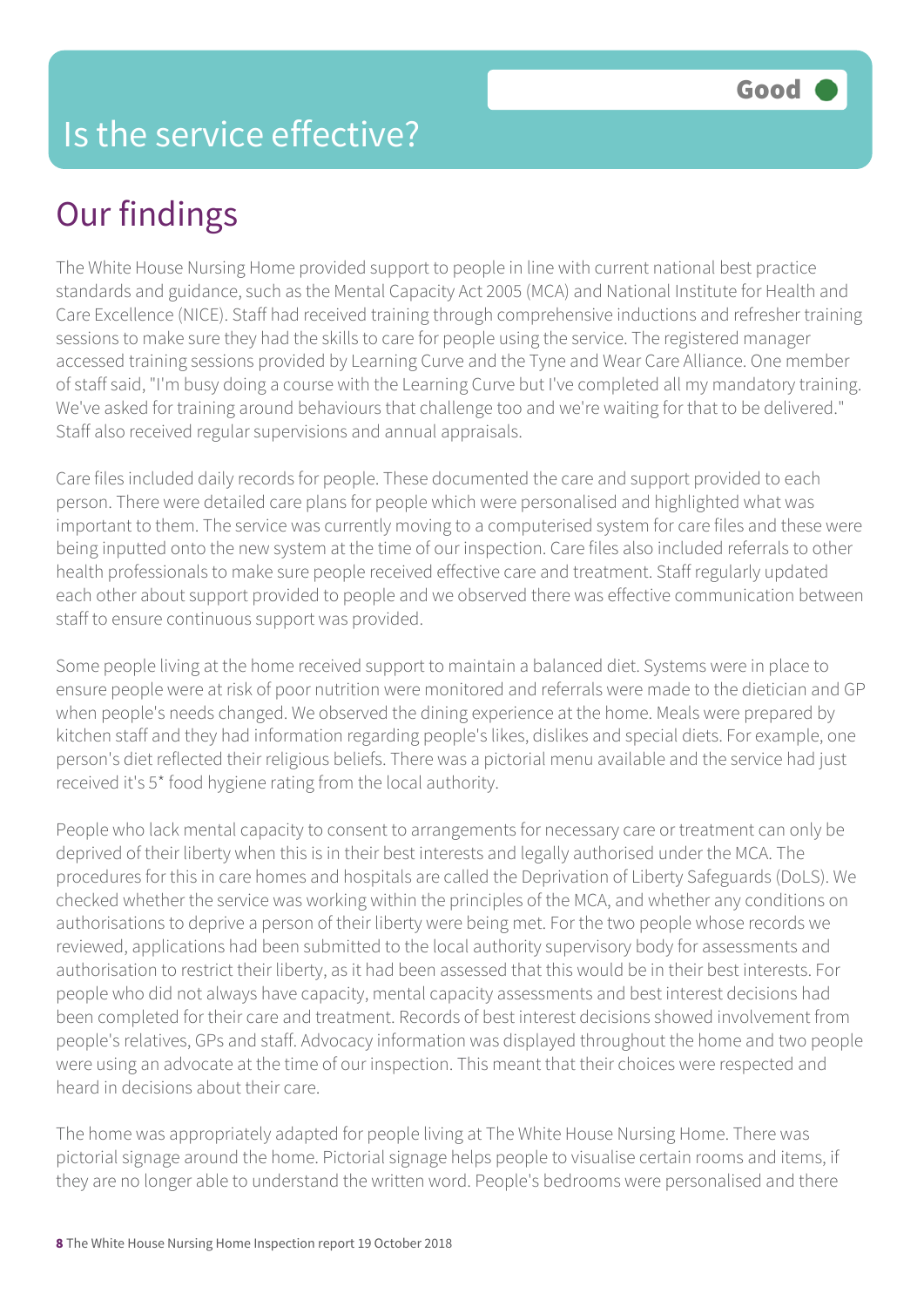were dementia friendly elements throughout the service.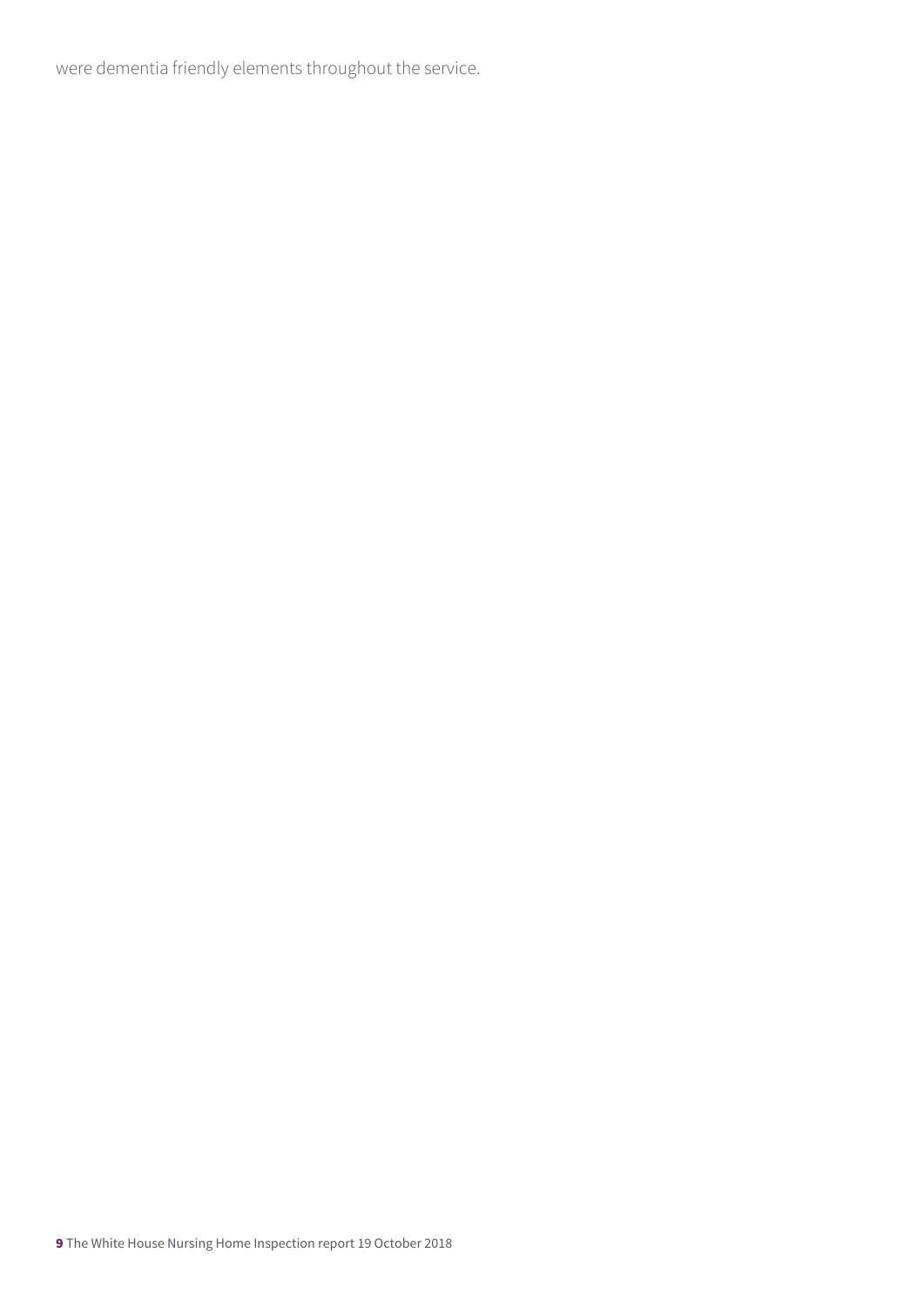Staff at The White House Nursing Home provided personalised, compassionate care to people. We observed many positive and kind interactions between people, staff and relatives. One person told us, "They look after me well." Another person told us, "I love it here. Everybody is nice. They love and talk to you." A relative told us, "It's a happy home. She likes it, I'm not worried about it and its good." One person commented, "[Registered manager] is really kind. The girls are lovely too." We observed all members of staff interacting with people. Whilst carrying out our observations we saw the domestic assistant talking with one person whilst cleaning their room. They were laughing and joking. The person told us that the staff member always came for a chat with her and they would look at the photographs of her husband and family.

We saw initial assessments for people when they first moved to the service, detailing what care they needed and how that care was to be provided. These assessments were completed in partnership with people, relatives and professionals. People using the service and their relatives all consented to their individual care plan, which was clearly documented. One relative said, "She's only just moved in but [registered manager] has told us what they will do to look after her. They visited her at the hospital first to make sure they could look after her properly."

Throughout the inspection we observed staff knocking on people's doors before entering and asking people if they could come in. When staff supported with personal care they asked discretely if they would like assistance. One person told us, "I can't walk properly now but they take clothes out of the cupboard for me and ask me what I want to wear."

The service promoted advocacy and there was accessible information available detailing what support people could access to help make choices about their individual lives. There was an information pack provided to people and their relatives when they first joined the service and this explained about the support provided by the provider. This was also available in easy read and pictorial form so everyone could access the information.

Equality and diversity policies were in place at the service. This ensured that everyone was treated with dignity and respect regardless of their sex, race, age, disability or religious belief. One person at the home was being supported to access a local Hindu group. The registered manger and nurse were working to support the person to make sure they could still practice their religion and follow the teachings.

People were encouraged to be independent and staff supported people to increase their confidence. We observed the activities co-ordinator supporting one person along the corridor. They used positive reinforcement with the person and talked as they walked.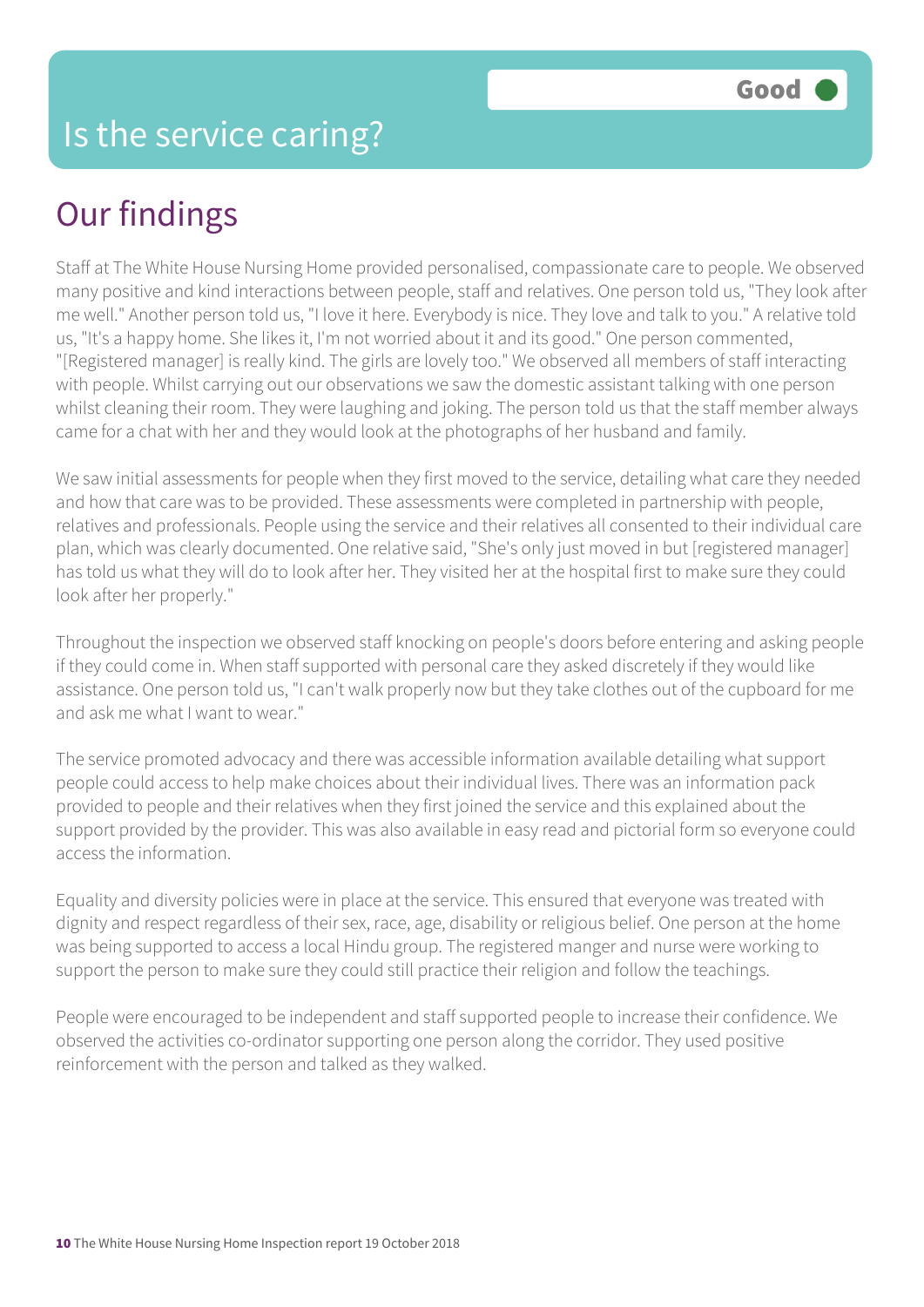#### Is the service responsive?

#### Our findings

There was an activities co-ordinator employed at the service to ensure people had access to wide range of social activities that were meaningful to them. Care files showed that people were assessed on their social needs and relationships that were important to them. We saw records detailing what programmes people enjoyed watching, what clubs they were members of, important relationships and spiritual needs. We did note that activity daily records for people were not updated since 29 July 2018 and we discussed this with the registered manager. They confirmed that this would be completed and the new records would be inputted on to the new electronic system.

The service had links with the local church and the local priest visited the home regularly to talk to people and deliver communion. A local school also visited the home twice a month to carry out activities with people. Children and people enjoyed one session of fun activities and a second session around scientific projects. The registered manager told us that this was a positive activity as people enjoyed spending time with the children

People living at The White House Nursing Home received person-centred care. Person-centred care planning is a way of helping someone to plan their care and support, focusing on what is important to them. People had personalised care plans which reflected their individual needs. These included plans related to medicines support, personal hygiene and physical well-being. Care plans were regularly reviewed, updated and audited. We reviewed two people's care files and these were person-centred and contained detailed instructions for staff about how to support people appropriately and in line with their personal care needs. There were corresponding risk assessments for each care plan and mental capacity assessments were needed.

The home had information available for people about end of life care and this was in partnership with South Tyneside Age UK. There were records in care files about people's wishes for end of life care and staff had received training in this.

There was a complaints procedure in place at the service and this was displayed in easy read format throughout the home. People were aware of how to make a complaint. One person told us, "I just tell [registered manager] and it's fixed." We reviewed the complaints log at the service and saw that complaints were investigated, documented and lessons learned shared with people, staff and relatives. Supervisions also documented details around complaints that had been received. Complaints were also analysed by the registered manager to identify any themes. This then fed into the overall action plan for the service to improve the quality of care provided.